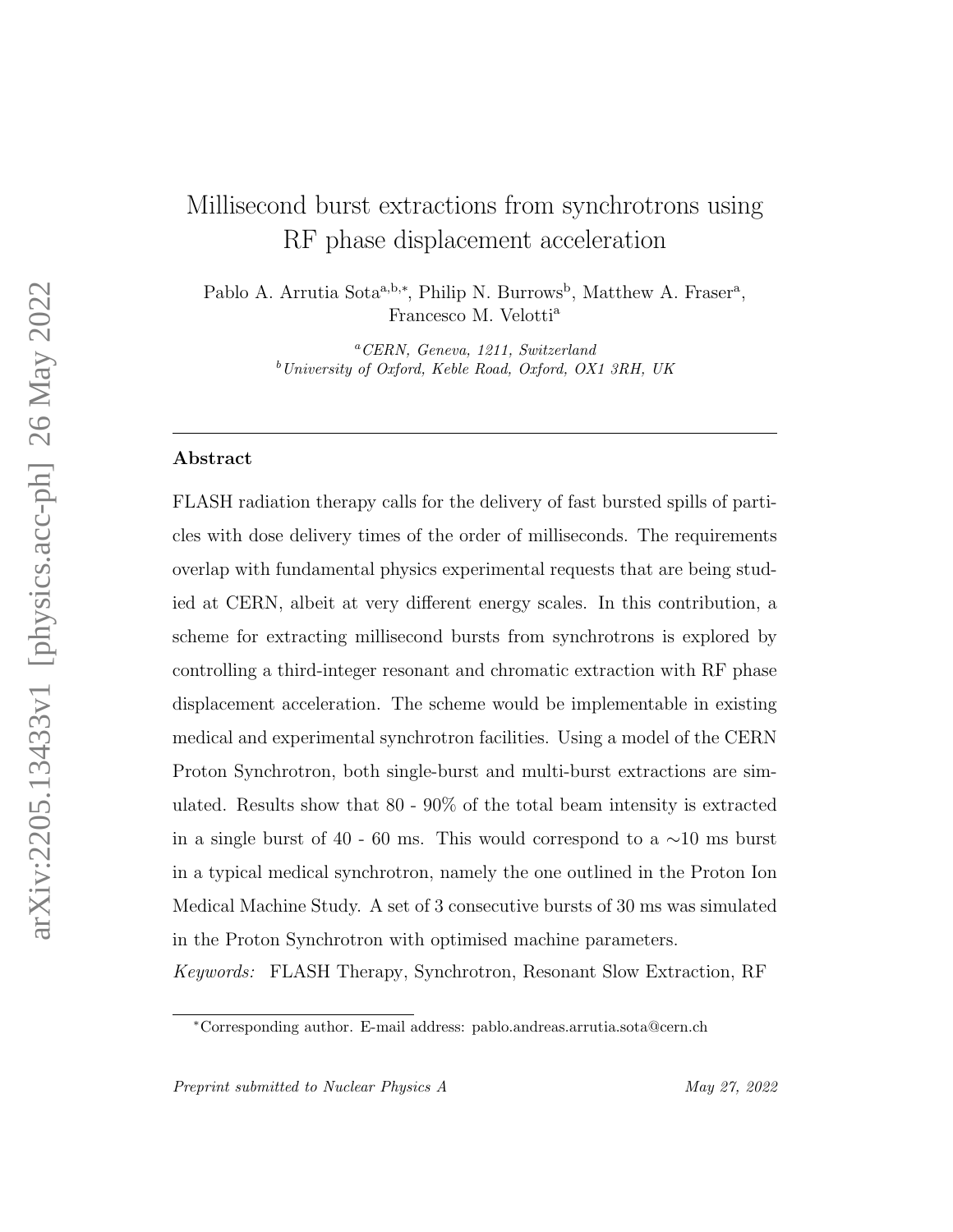#### 1. Introduction

Within the Physics Beyond Colliders (PBC) Study Group at CERN, novel methods of resonant slow extraction from synchrotrons are being explored to satisfy the requirements of future fundamental physics experiments. Recent studies for Enhanced NeUtrino BEams from kaon Tagging (ENUBET) investigated the extraction of millisecond bursts of protons from the CERN Super Proton Synchrotron (SPS) by pulsing the main quadrupole circuit [\[1\]](#page-18-0). Furthermore, a novel radiation oncology therapy known as FLASH [\[2\]](#page-18-1) has awoken interest in the delivery of fast bursted spills of particles in the medical community. FLASH is an ultra-high dose rate irradiation technique that relies on total dose delivery times of the order of milliseconds, often with RF time structure of several MHz. As a consequence, ongoing studies [\[3\]](#page-18-2) are evaluating the potential of different accelerator types as candidates for delivery of FLASH therapy. In this paper, an acceleration scheme known as radio frequency (RF) phase displacement [\[4\]](#page-18-3) is explored to control the bursting of a resonant third-integer extraction. The same mechanism could also be exploited to feed other resonances like the half-integer, which has been employed in the SPS for fast resonant extractions [\[5\]](#page-19-0) in the past. The flexibility of digital low-level RF control systems in synchrotrons makes this technique easy to implement and optimise. Additionally, no ramping of magnetic elements is required, avoiding magnet ramp rate limits and optics perturbations that could render certain loss reduction techniques such as crystal shadowing [\[6\]](#page-19-1) or octupole folding [\[7\]](#page-19-2) inefficient. RF phase displacement also has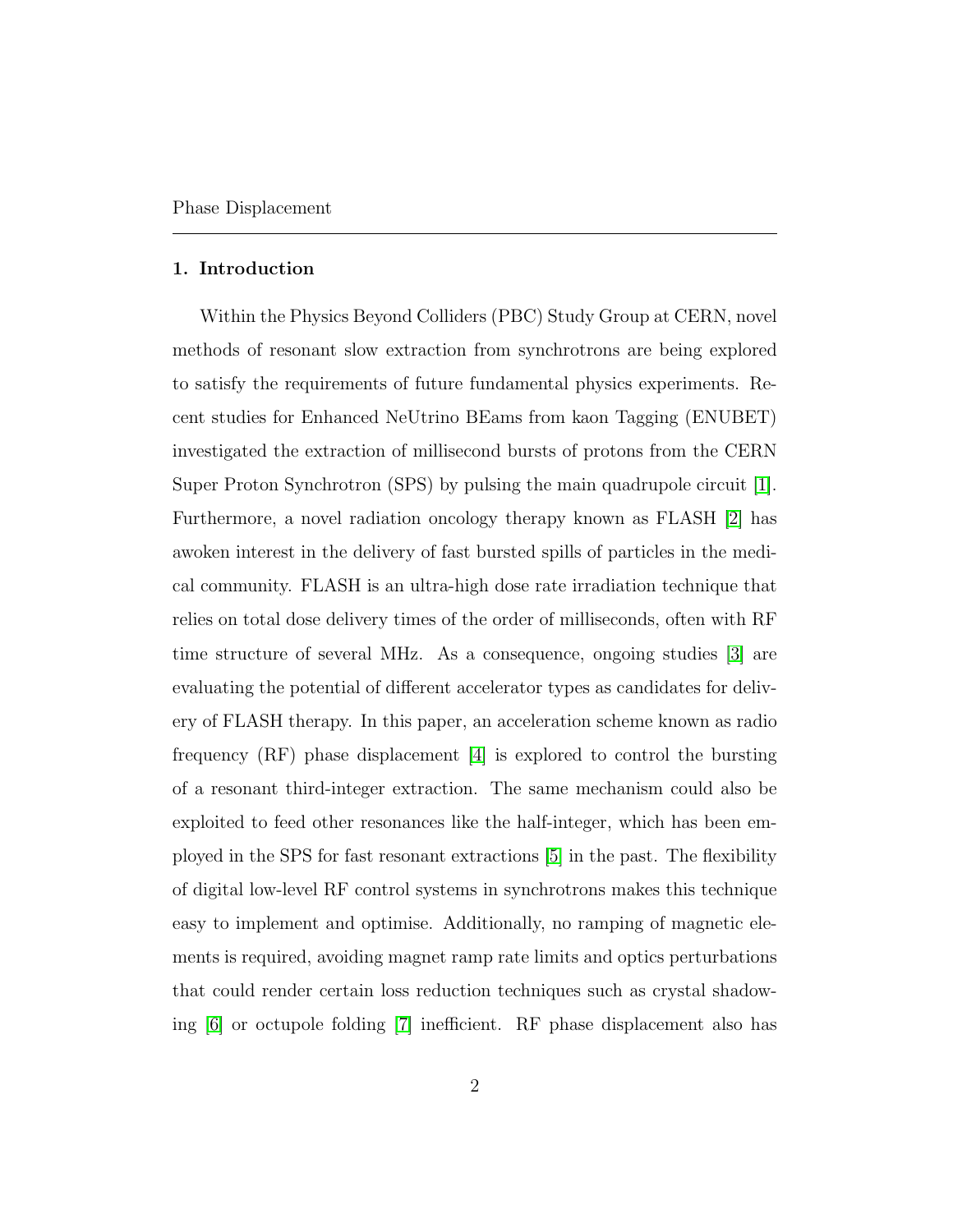the benefit of extracting at constant momentum, while quadrupole sweep techniques produce a time-varying momentum profile. For these reasons, the scheme could be attractive for the exploitation of existing experimental and medical synchrotrons as burst extraction facilities.

RF phase displacement was originally used in the 1960s as a beam acceleration technique in the CERN Intersecting Storage Rings [\[8\]](#page-19-3). In 1999, the Proton-Ion Medical Machine Study (PIMMS) [\[9\]](#page-19-4) considered RF phase displacement as a potential mechanism for slow-extraction spills of around 1 s, but it was ultimately discarded due to the strong modulation it introduced at the repetition period of the sweeping of the RF frequency [\[10\]](#page-20-0). For the burst extraction application, the method's initial weakness is turned into a strength by maximizing the modulation to provide short discrete pulses of particles. Here we study the transverse and longitudinal beam dynamics of the method via simulation; we propose both single-burst and multi-burst schemes and assess their limits as a burst extraction technique. The CERN Proton Synchrotron is employed as a case study because of its availability for beam tests and its flexible RF equipment that will allow experimental studies in the future. Nevertheless, the procedure can be generalised to any synchrotron and a comparison with SPS and PIMMS parameters is also qualitatively addressed.

## 2. RF Burst Extraction Concept

## 2.1. Simulation scheme

A simple model of the synchrotron was implemented in a code called henontrack [\[11\]](#page-20-1), which was exploited to perform tracking simulations. The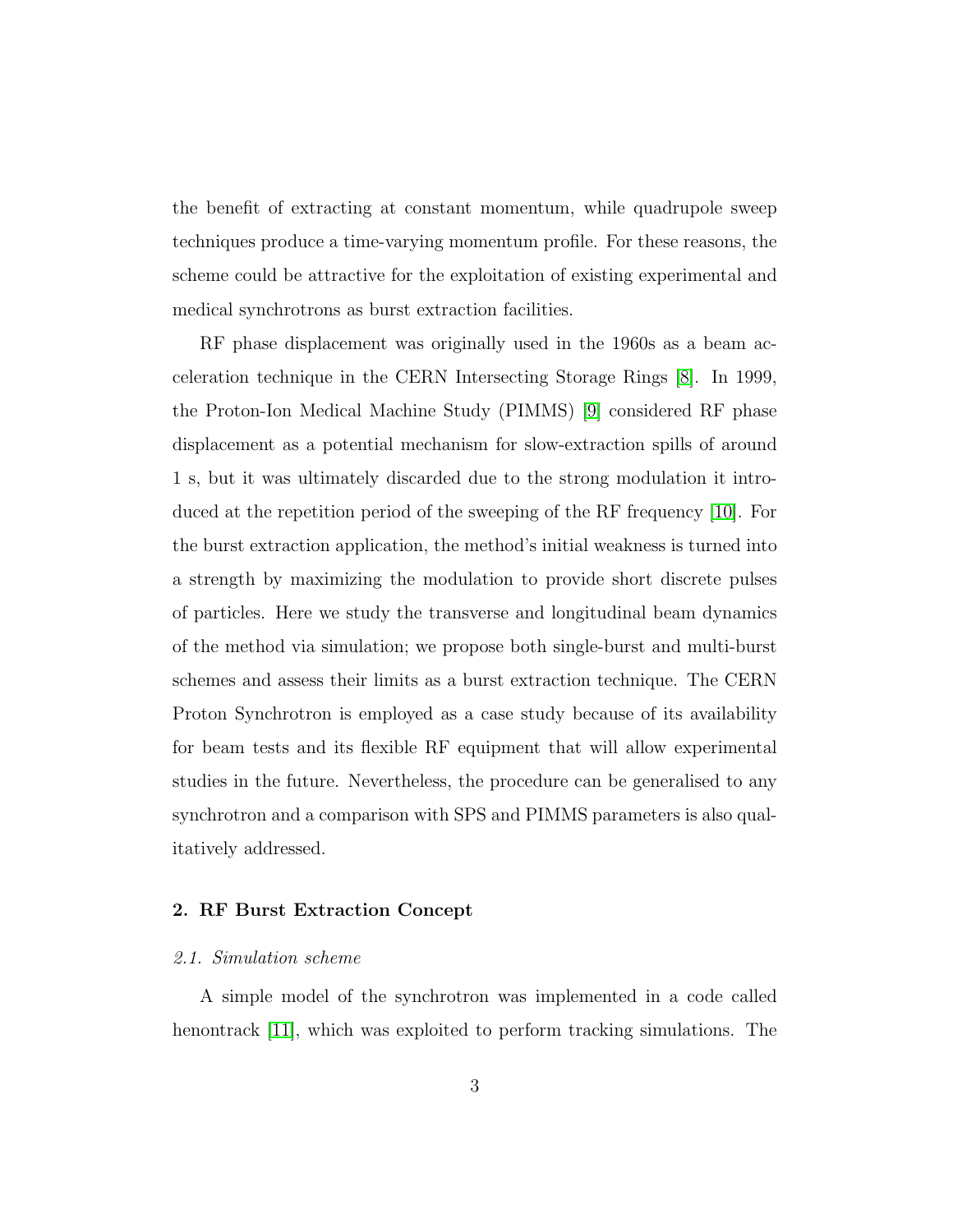lattice was reduced to four elements: an effective sextupole, an effective RF cavity, a linear transport matrix and an extraction septum. Particle coordinates were represented in a 4D trace space  $(X, X', \phi, \Delta p/p)$  corresponding to normalised horizontal amplitude, normalised horizontal angle, phase offset and relative momentum deviation, respectively.

The RF phase displacement scheme is shown in Fig. [1](#page-4-0) and can be summarised as follows:

- 1. An ensemble of  $10<sup>4</sup>$  particles is generated with a horizontal transverse Gaussian distribution of geometric RMS emittance  $\epsilon_{G,RMS}$  and a uniform longitudinal distribution of momentum spread  $(\Delta p/p)_0$  (Fig. [1a\)](#page-4-0).
- 2. The RF system is programmed to follow a linear frequency ramp that sweeps empty buckets through the stack of particles in longitudinal phase space (Fig. [1b\)](#page-4-0).
- 3. As particles are kicked by the RF cavity they are accelerated, which results in a change in their tune via chromaticity.
- 4. Particles with resonant tune gain amplitude until they jump over the septum and are extracted.
- 5. After the sweep, some particles may remain in the machine (Fig. [1c\)](#page-4-0).
- 6. Steps 2-4 are repeated n times to provide n bursts.

An example of the voltage and frequency programs employed in simulation is shown in Fig. [2](#page-5-0) . For all simulations, the voltage was ramped (up or down) in 500 turns and the frequency was reset to its initial value in 1000 turns. To produce n bursts, n of these programs were concatenated.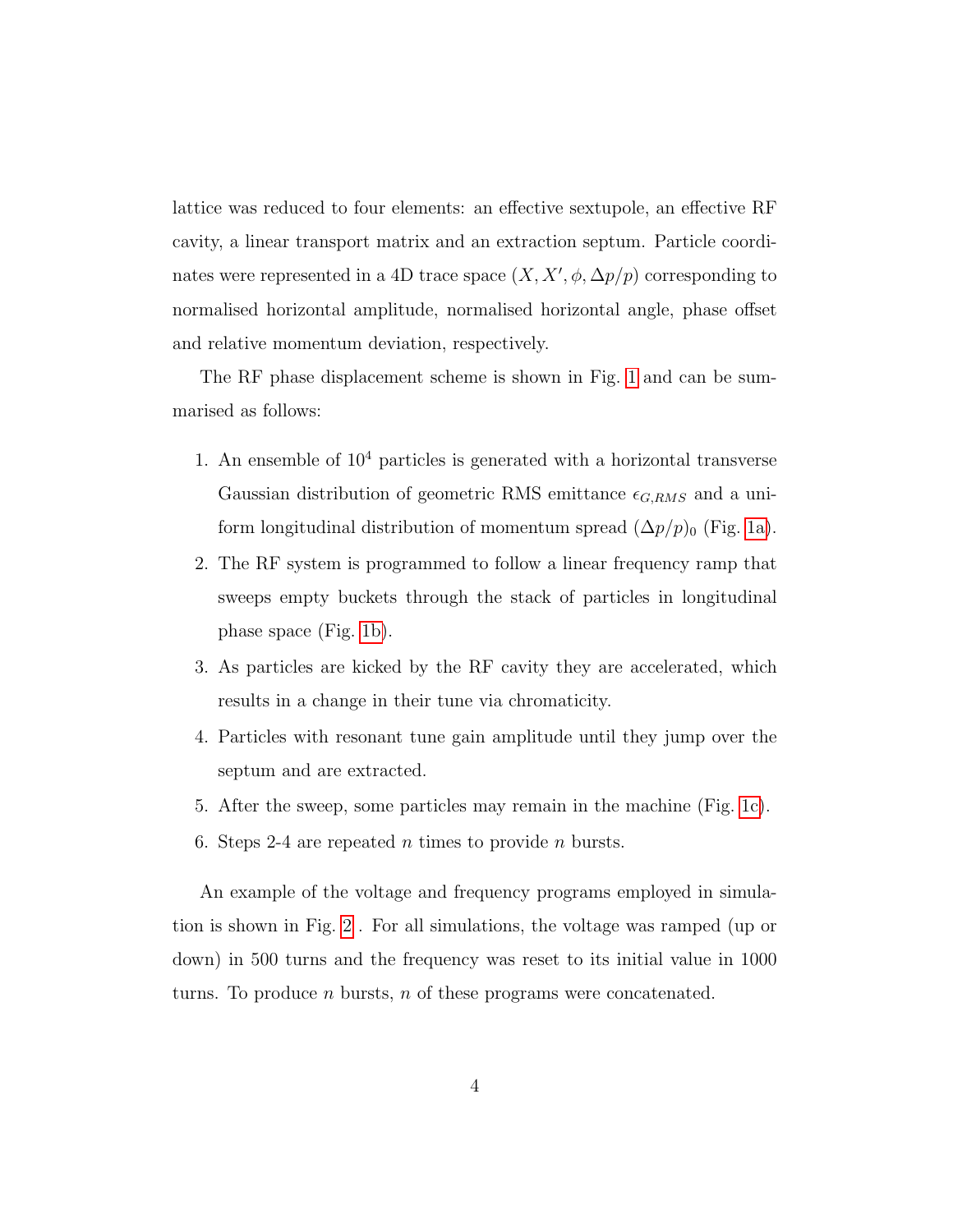<span id="page-4-0"></span>

(c) After frequency sweep.

Figure 1: Longitudinal (left) and transverse (right) phase spaces during a single frequency sweep of RF phase displacement extraction.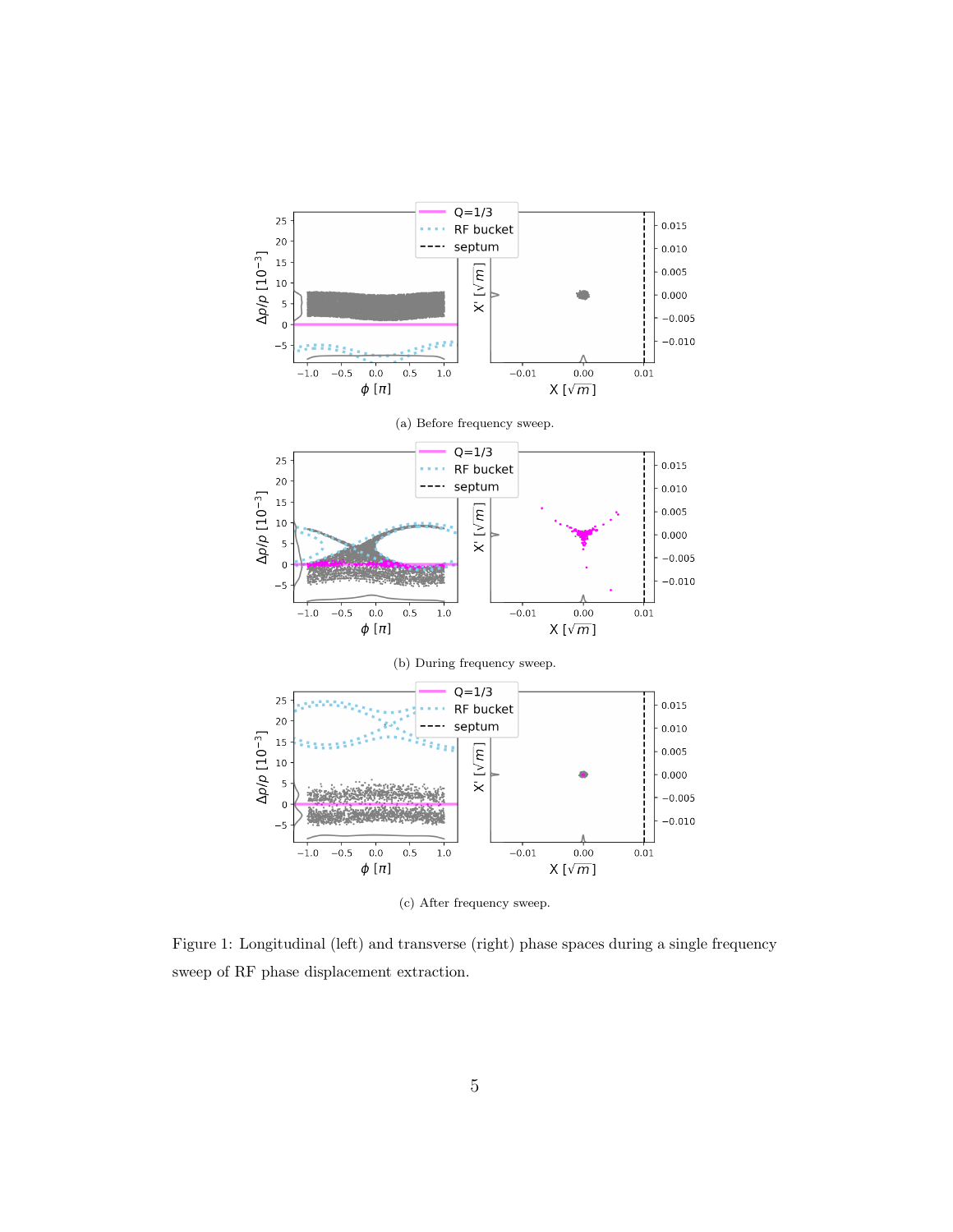<span id="page-5-0"></span>

Figure 2: Example of voltage and frequency programs for a single burst: (i) the voltage ramps up to its nominal value while the frequency starts a linear sweep, (ii) the voltage stays flat while the frequency continues its sweep, (iii) the voltage ramps down to zero while the frequency ends its linear sweep and (iv) the voltage stays at zero while the frequency resets to its initial value.

#### 2.2. Relevant parameters

When the RF frequency is swept through the circulating beam, the distribution of  $\Delta p/p$  experiences both an average coherent displacement  $\mu$  and a blow-up with root mean square increase in spread  $\sigma$ . The effect on the  $\Delta p/p$  distribution can be derived analytically [\[12,](#page-20-2) [13\]](#page-20-3) and expressed as,

$$
\mu = \frac{A_0}{2\pi} \alpha(\Gamma), \quad \sigma = \frac{A_0}{2\pi} \Gamma,
$$

where  $\Gamma = \sin \phi_s$ ,  $\phi_s$  is the synchronous phase,  $\alpha \approx \frac{1-\Gamma}{1+\Gamma}$  is the bucket area factor and  $A_0$  is the stationary bucket area in  $(\phi, \Delta p/p)$  space given by,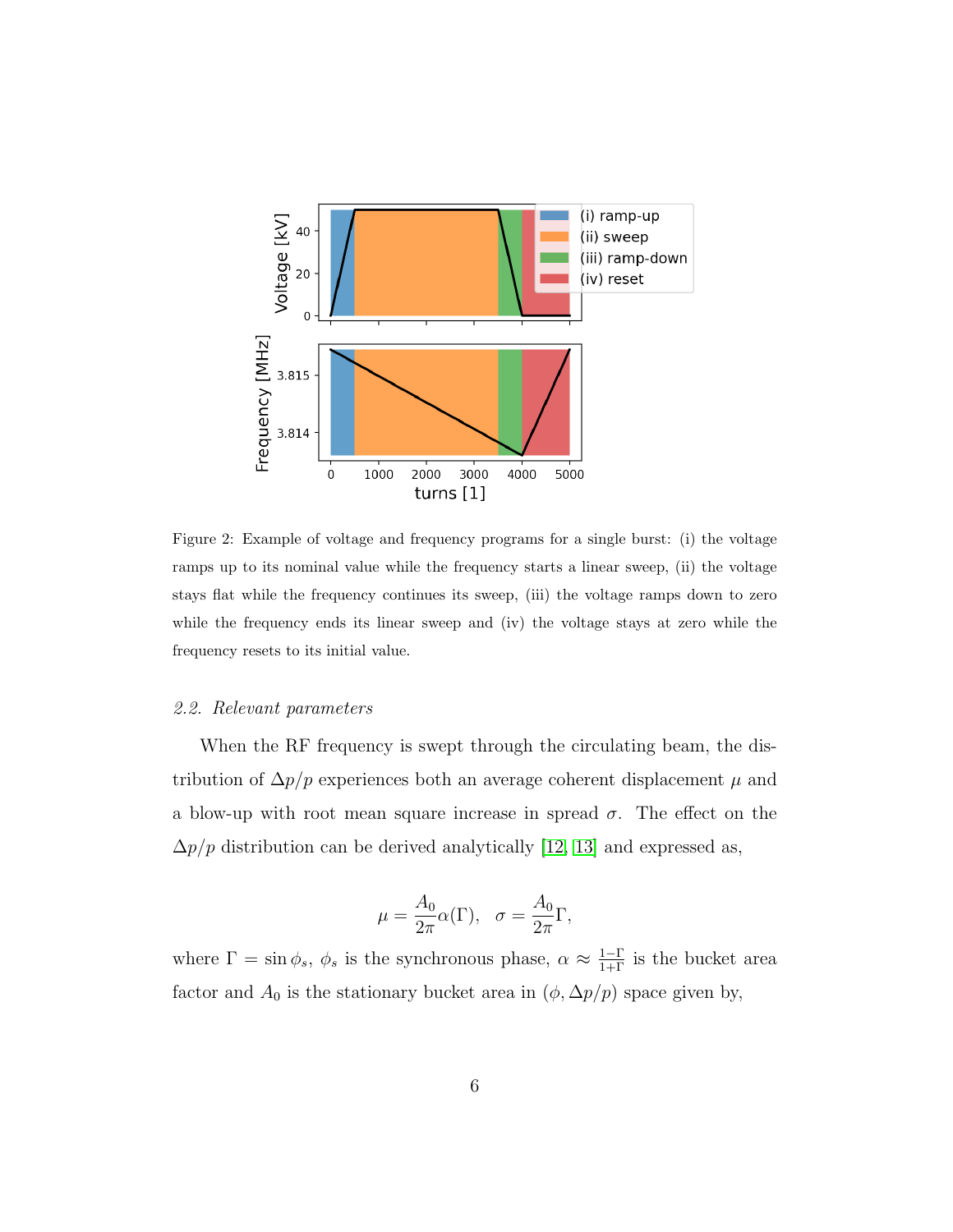$$
A_0=16\sqrt{\frac{eV}{2\pi\beta^2Eh|\eta|}},
$$

where e is the electron charge, V is the RF voltage,  $\beta$  is the relativistic speed factor, E is the beam energy, h is the RF harmonic number and  $\eta$  is the slip factor. The expressions can be normalised to the initial momentum spread of the beam  $(\Delta p/p)_0$  to obtain,

$$
\bar{\mu} = \frac{\mu}{(\Delta p/p)_0} = r\alpha(\Gamma), \quad \bar{\sigma} = \frac{\sigma}{(\Delta p/p)_0} = r\Gamma,
$$
\n(1)

<span id="page-6-0"></span>where  $r = \frac{A_0}{2\pi(\Delta n)}$  $\frac{A_0}{2\pi(\Delta p/p)_0}$  is the ratio between the stationary bucket area and the phase space area of the coasting beam. This relationship provides an intuitive interpretation: to push a fraction  $1/n$  of the beam into the resonance, the sweeping bucket must have approximately a factor  $1/n$  of the stack area. However, one must additionally account for the blow-up contribution, which makes the relationship less straightforward. Furthermore,  $A_0$  and  $\Gamma$  vary slightly  $(1\%$  for the PS) during the sweep as E changes but V stays fixed, which makes r correct only for the average parameters. Both of these effects were included in the numerical tracking. On the other hand, the variation of  $\eta$  as a function of E was not included (since linear longitudinal transport was assumed), but the change is small ( $\sim 1\%$  for the PS) if the machine is operated far from transition energy. For a large number of sweeps, the variation in  $\eta$  could produce a noticeable perturbation [\[9\]](#page-19-4).

In practice  $\Gamma$  will have a maximum value for a given V, since the RF frequency cannot be ramped arbitrarily fast. The ramp rate  $\frac{df_{RF}}{dt}$  is given by,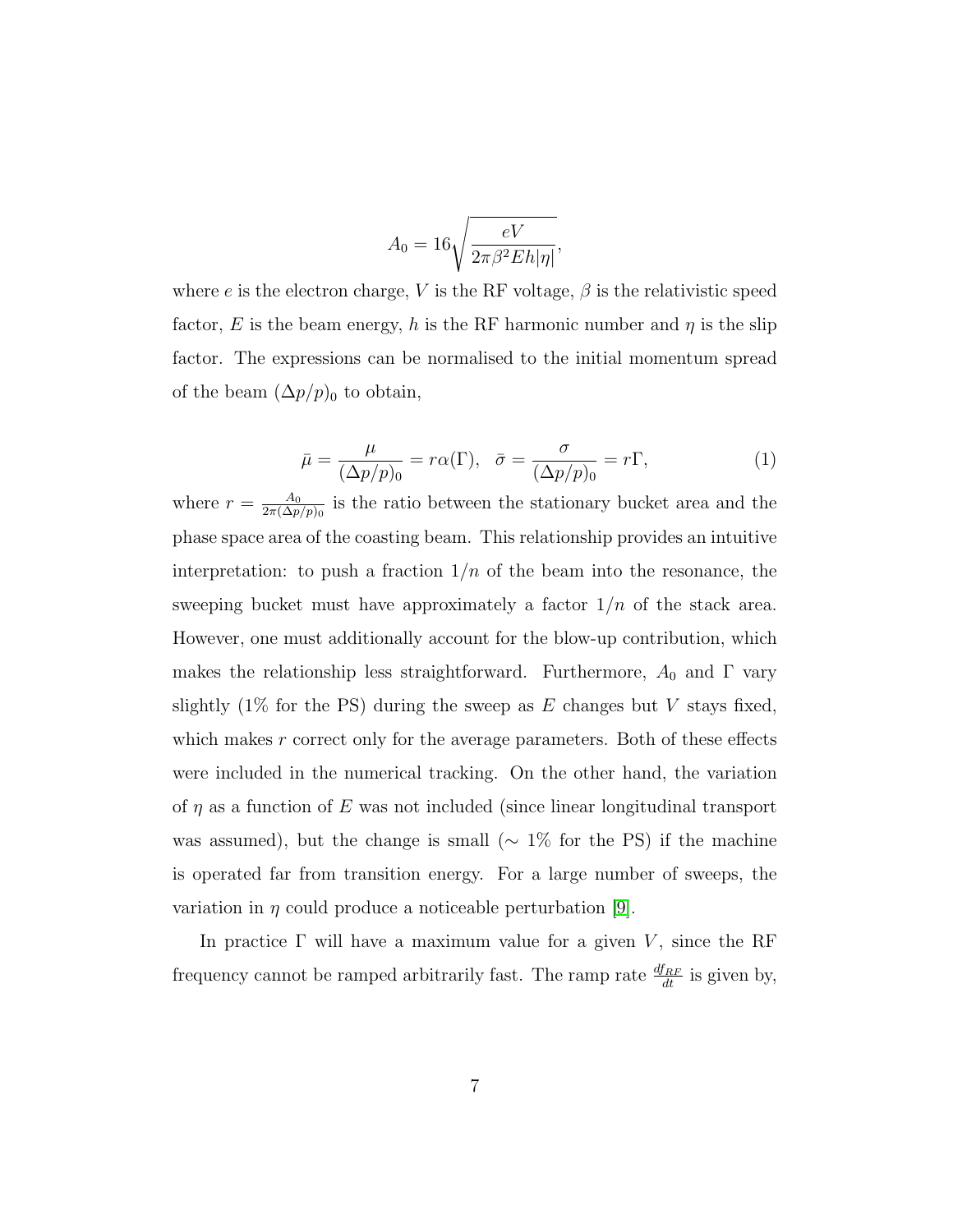$$
\frac{df_{RF}}{dt} = \frac{\eta f_{RF}^2 eV}{\beta^2 E} \Gamma = F(V) \Gamma
$$

, where  $f_{RF}$  is the RF frequency and  $F({\cal V})$  is the proportionality constant between  $\Gamma$  and ramp rate in physical units. This establishes a maximum  $\Gamma = \Gamma_{max}$  given by,

$$
\Gamma_{max} = \frac{1}{F(V)} \frac{df_{RF}}{dt}\bigg|_{max}
$$

, where  $\frac{df_{RF}}{dt}|_{max}$  is the maximum RF ramp rate. This directly sets a minimum  $r = r_{min} = r(\Gamma_{max}).$ 

## 2.3. Longitudinal and transverse transit times

In the longitudinal plane, a timescale for each burst can be estimated by ignoring dynamic effects; simply the time needed to move the entire bucket area across the same amount of area in the stack. In other words, the (virtual) synchronous particle inside the sweeping bucket must travel a distance  $\Delta p/p = \bar{\mu}(\Delta p/p)_0 + 2H$ , where H is the bucket height. Ultimately, numerical simulations are needed to account for dynamic effects. The timescale  $\tau_L$  (in number of turns) is given by,

$$
\tau_L = \frac{[1 + \frac{\pi}{2} r Y(\Gamma)] \bar{\mu}(\Gamma)}{\Gamma} \left[ \frac{(\Delta p/p)_0}{\frac{eV}{\beta^2 E}} \right],\tag{2}
$$

<span id="page-7-0"></span>where  $Y(\Gamma)$  is the bucket height factor [\[13\]](#page-20-3). The first term captures the dependence on  $\Gamma$  and the second term provides the time needed for the synchronous particle to cross the entire stack at a given voltage. The latter can easily be compared across machines by setting  $V$  to the maximum voltage  $V_{max}$ , as shown in Table [1](#page-9-0) by  $\tau_{L,0}$ .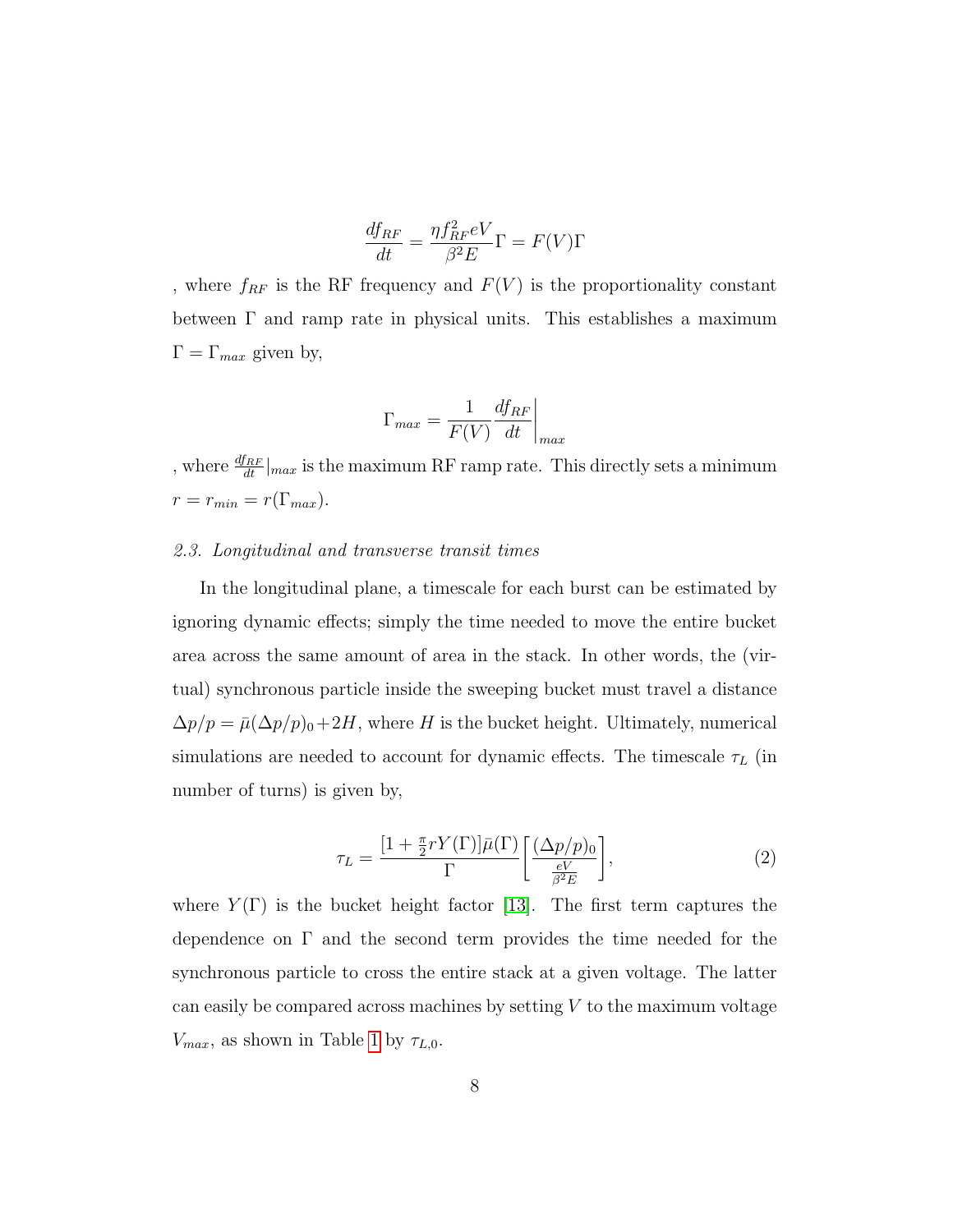In the transverse plane, particles take a finite amount of time to gain amplitude and jump over the extraction septum. This transit time varies between particles and it is dependent on their initial coordinates when entering the resonant region and their tune speed [\[9\]](#page-19-4). Nevertheless, a characteristic timescale  $\tau_T$  (in number of turns) can be obtained [\[14\]](#page-20-4) and expressed as,

$$
\tau_T = \frac{8}{S\sqrt{\epsilon_{G,RMS}}}
$$

,

where  $S$  is the virtual sextupole strength of the machine  $[9]$ . Dynamic effects faster than  $\tau_T$  will limit the extraction process, e.g. certain particles could cross the resonant region too fast to be extracted. In RF phase displacement the coherent kicks from the RF could make the tune speed of certain particles too large, transporting them back to a stable tune before they can reach the septum. Numerical simulations quantify the severity of this effect.

Table [1](#page-9-0) summarises the relevant parameters for the PS (both for  $h = 8$ ) and  $h = 16$ ), the SPS and a PIMMS-like synchrotron. The PIMMS-like machine and the PS  $(h = 8)$  differ considerably in nominal parameters, but the normalised parameters  $\tau_T$ ,  $\tau_{L,0}$  and r are within 40% of each other. Therefore, we expect results in the PS to be indicative of the PIMMS-like machines, as long as they are expressed in terms of unitless parameters. Due in part to its high RF harmonic number, the SPS parameters differ from the PS parameters.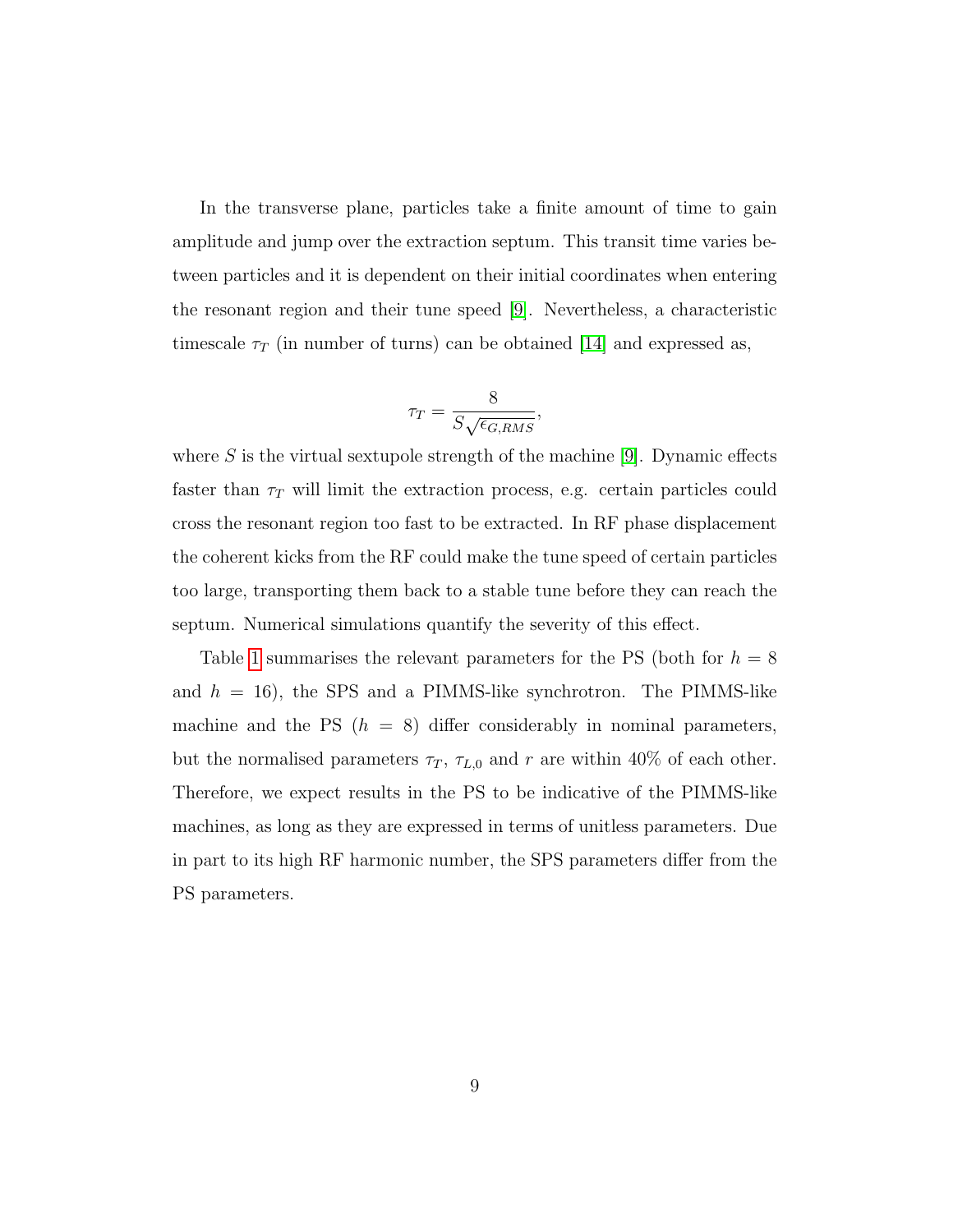<span id="page-9-0"></span>

| Parameter                            | PS,        | PIMMS        | <b>SPS</b> |
|--------------------------------------|------------|--------------|------------|
|                                      | $h=8(16)$  |              |            |
| Kinetic E. [GeV]                     | 24         | 0.25         | 400        |
| $\epsilon_{G,RMS}$ [mm.mrad]         | 0.059      | 0.67         | 0.0018     |
| $T[\mu s]$                           | 2.1        | $0.4\,$      | 23         |
| h[1]                                 | 8(16)      | $\mathbf{1}$ | 4620       |
| $V_{max}$ [kV]                       | 200        | 4            | 10000      |
| $\eta$ [1]                           | 0.024      | $-0.37$      | 0.0018     |
| $S \,[\mathrm{m}^{-1/2}]$            | 77         | 30           | 170        |
| $F(V_{max})$ [kHz/ms]                | 0.37(0.74) | 18           | 0.40       |
| $(\Delta p/p)_0$ [10 <sup>-3</sup> ] | 6          | 4            | 3          |
| $\tau_T$ [turns]                     | 430        | 330          | 350        |
| $r_{max}$ [1]                        | 1.1(0.78)  | 1.3          | 0.58       |
| $\tau_{L,0}$ [turns]                 | 720        | 450          | 120        |

Table 1: Relevant machine parameters for RF phase displacement burst extraction.

## 3. Simulation Results and Discussion

## 3.1. Single burst extraction

Single burst simulations were performed for a fixed voltage  $V = V_{max}$ , and fixed harmonic  $h = 8$  (as it provided a larger r), whilst scanning Γ. The instantaneous and cumulative intensities of the extracted spills are shown in Fig. [3.](#page-10-0) As predicted by Eq. [2,](#page-7-0) the larger the  $\Gamma$ , the shorter the bursts (shorter  $\tau_L$ ), but fewer particles are extracted as predicted by Eq. [1](#page-6-0) because of the smaller  $\bar{\mu}$ .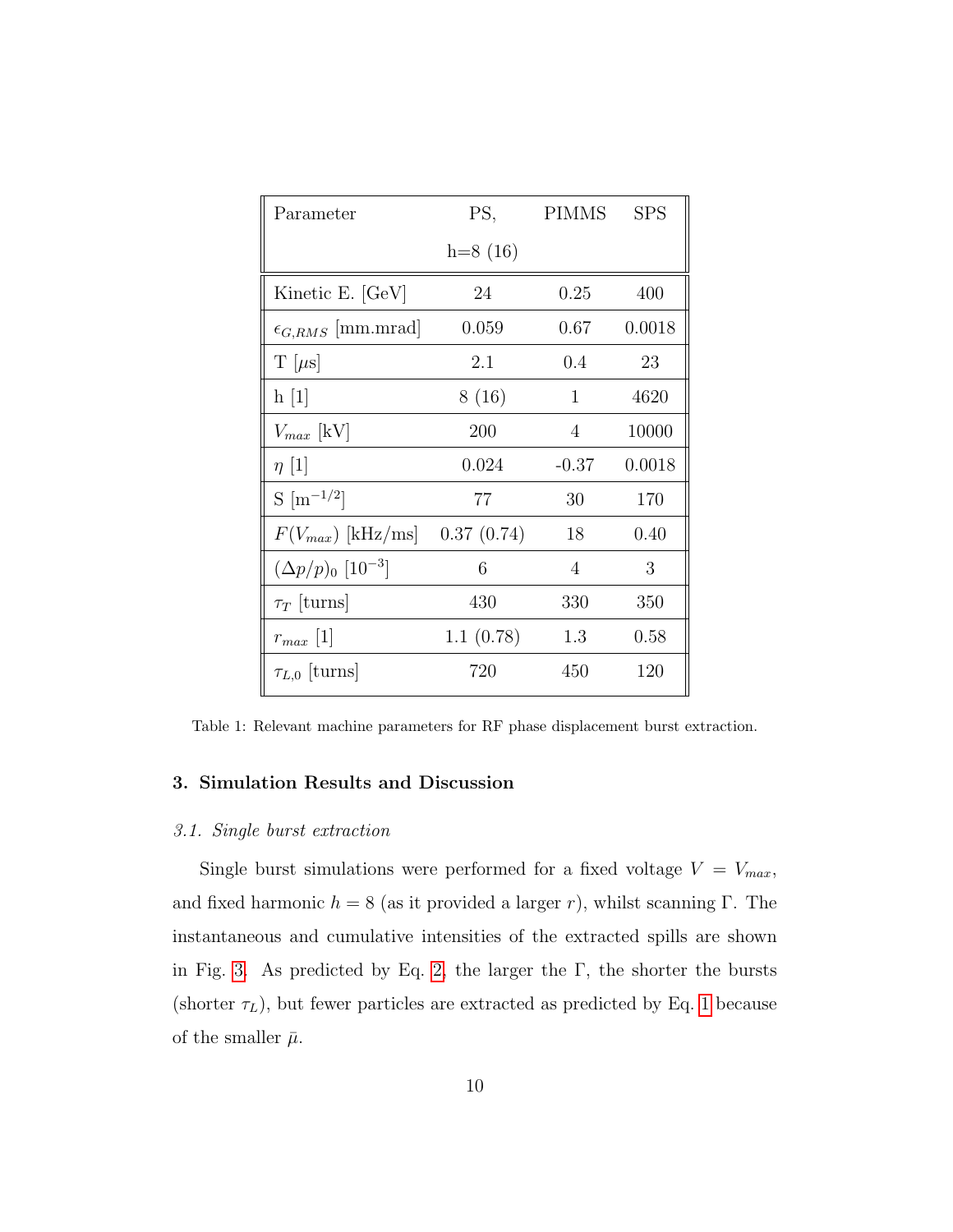<span id="page-10-0"></span>

(a) Instantaneous extracted particle number.



(b) Cumulative extracted particle number.

Figure 3: Extracted particles  $n_{out}$  for single burst scheme with different  $\Gamma.$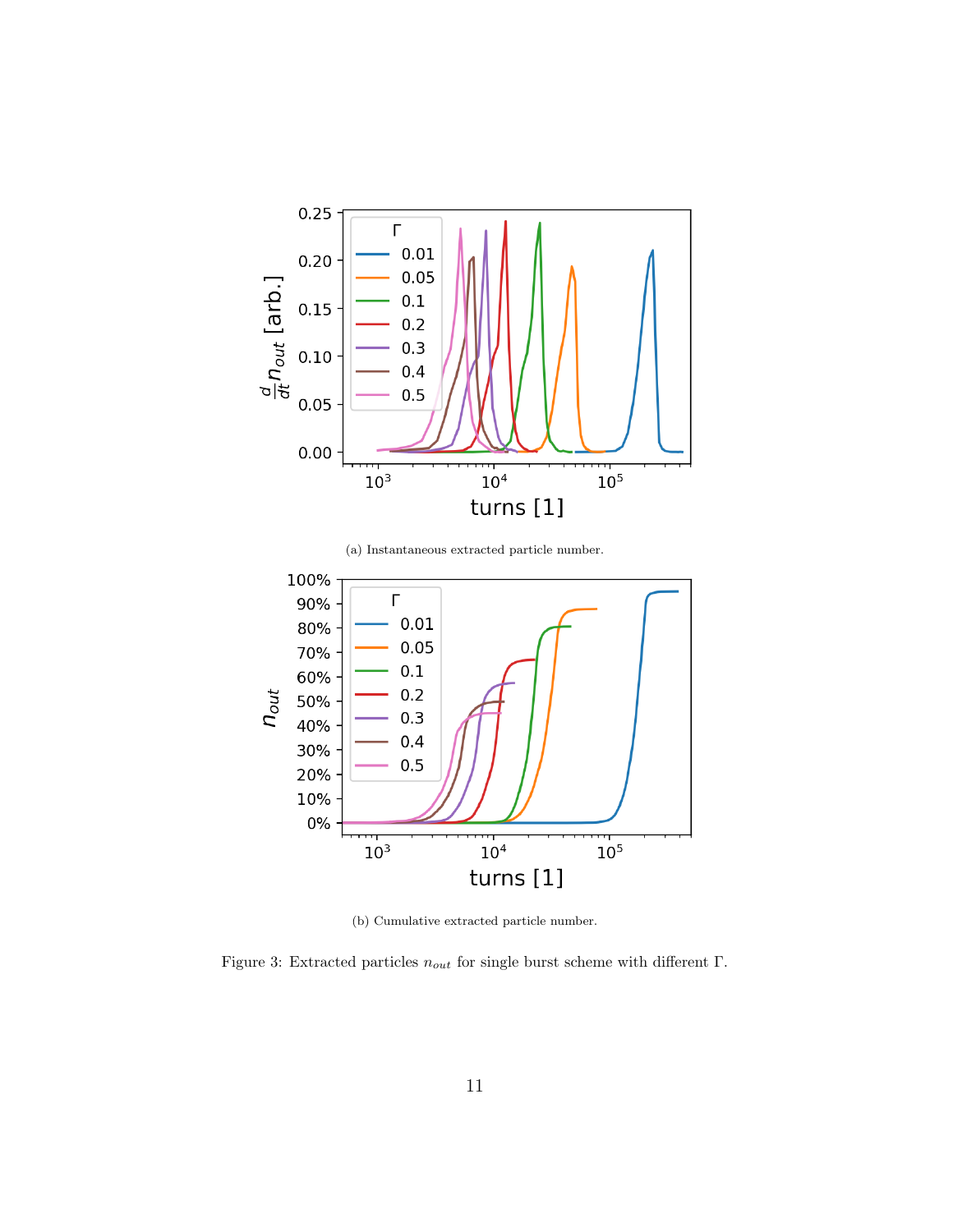Simulations were repeated with identical V and Γ, but with  $h = 16$ . This changes r and  $\tau_L$  while keeping all other parameters constant. Fig. [4](#page-12-0) shows the percentage of extracted particles  $n_{out}$  as a function of  $\bar{\mu}$ . In an idealised situation without blow-up or finite extraction time, the simulated data points would lie on the  $\bar{\mu} = n_{out}$  line. At low  $\bar{\mu}$  blow-up effects drive a substantial number of particles into or away from the resonance due to the large  $\bar{\sigma}$ . For all settings, a certain number of particles experience large changes in tune per turn. This fast change in tune has the potential to increase the transverse emittance of the extracted beam [\[15\]](#page-20-5) and some particles  $n_{crossed}$  even cross the resonance region too quickly to be extracted, becoming non-resonant again and remaining in the machine. This reduces the efficiency of the scheme but could be combated by shortening  $\tau_T$ , as particles would then need less turns to reach the septum. These effects are included in all simulation results. Nevertheless, the simulated dependence of  $\bar{\mu}(n_{out})$  remains approximately a linear trend (dashed lines), and especially for  $h = 16$ , where the blow-up effects are smaller due to the smaller  $r$ .

Fig. [5](#page-13-0) shows the extraction time as a function of Γ. The extraction time was computed as the number of turns required to extract from 1% to 99% of the total extracted intensity, i.e. including only the central 98%. This metric was chosen to stop outliers from dominating the calculation, as they can dramatically increase the total extraction time (by a factor 2 or more).  $\tau_L$  is within a factor 2 of the simulation output for all the data points. However, dynamic effects clearly play an important role at large Γ.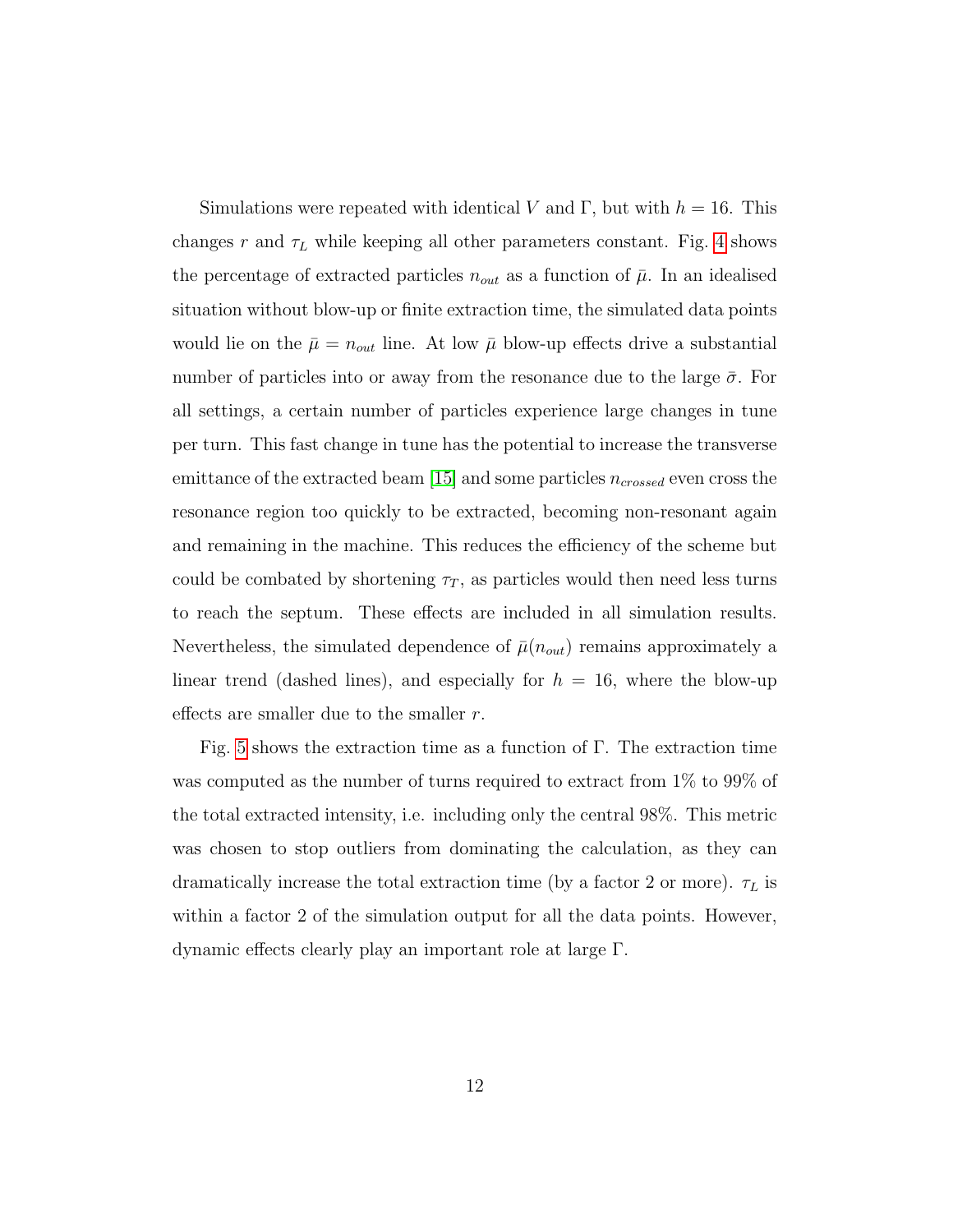<span id="page-12-0"></span>

Figure 4: Extracted particles  $n_{out}$  v.  $\bar{\mu}$ . The dashed lines show linear fits to the simulation data. The horizontal lines ( $\bar{\sigma}$ ) indicate the size of the momentum blow-up effect calculated from Eq. [1.](#page-6-0) The grey vertical lines show the portion of particles  $n_{crossed}$  that crossed the resonance but did not get extracted. They are only added in the higher  $n_{out}$  direction since they indicate the additional percentage of particles that would have been extracted if the extraction happened instantaneously when entering the resonance (i.e. they express the asymptotic limit when  $\tau_T = 0$ ).

## 3.2. Multiple burst extraction

One can exploit the knowledge acquired in the previous subsection to generalise the scheme to multiple bursts, which is highly relevant for FLASH therapy. For a given set of machine parameters, one can estimate an initial guess for  $(V, \Gamma)$  such that the extraction has n bursts with N turns per burst by solving the system of equations,

$$
\begin{cases}\n\bar{\mu}(V,\Gamma) = \frac{1}{n} \\
\tau_L(V,\Gamma) = N,\n\end{cases}
$$
\n(3)

as shown in Figs. [6](#page-14-0) and [7.](#page-14-1) Such an estimate does not account for blow-up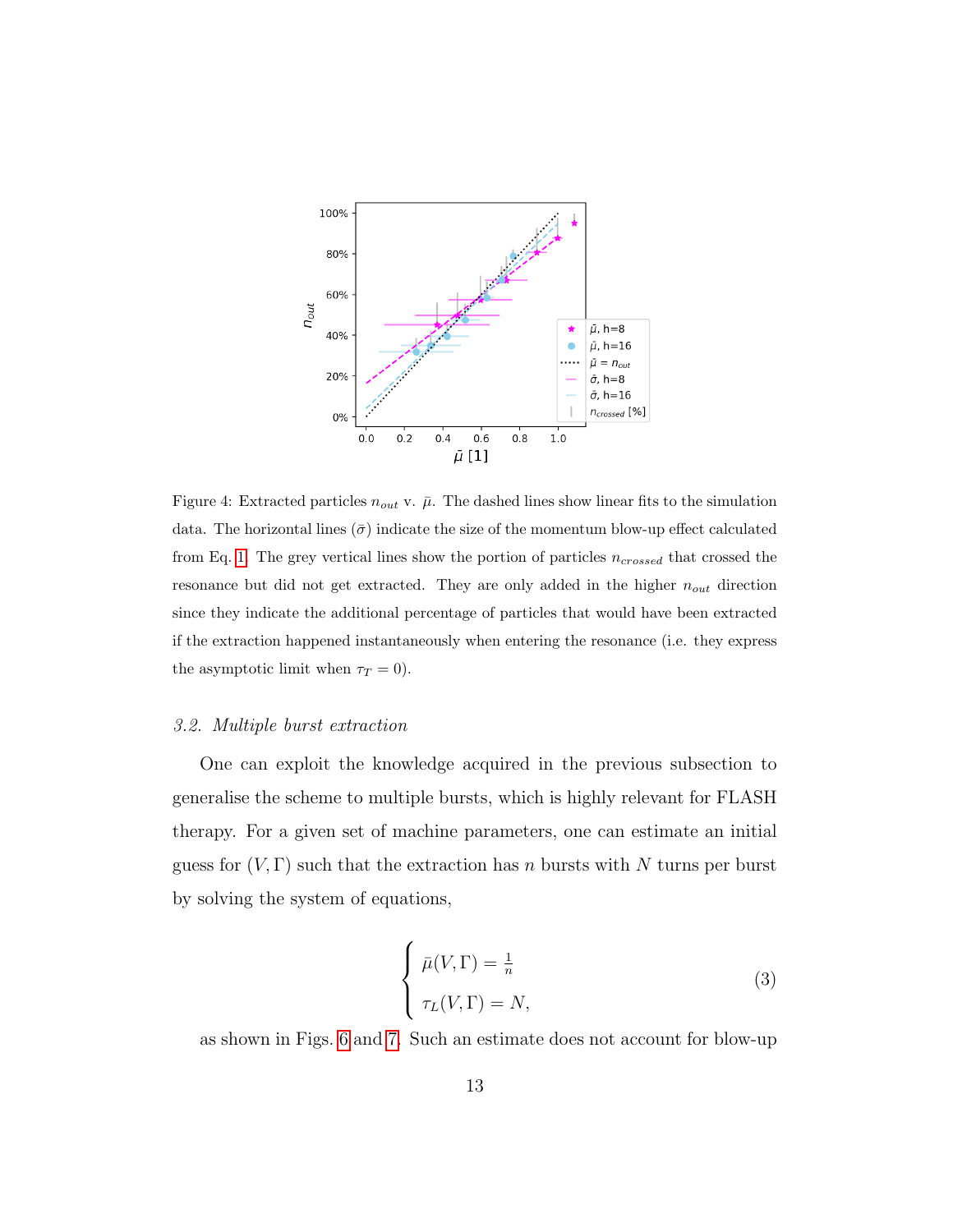<span id="page-13-0"></span>

Figure 5: Extraction time v. Γ. The dashed lines show  $\tau_L$  as a function of Γ.

and finite transit time and would have to be further studied and optimised. The scheme would be limited by  $V_{max}$  and  $\tau_T$ . The latter could be reduced with higher S or larger  $\epsilon_{G,RMS}$ .

Fig. [6](#page-14-0) shows the required voltage for different combinations of  $n$  and  $N$ , which establishes the forbidden region due to voltage limitations. Furthermore, larger  $\Gamma$  leads to larger  $\bar{\sigma}$ , which may complicate operation and opti-misation of consecutive bursts. Figure [7](#page-14-1) shows  $\bar{\sigma}$  for different combinations of  $n$  and  $N$ .

To test the validity of the approximations made in Figs. [6](#page-14-0) and [7](#page-14-1) tracking simulations were carried out for the specific combination of  $n = 3$  and  $N =$ 15000 (chosen as an example). The settings from the contour plots were used as initial conditions for an optimisation procedure employing the algorithm Py-BOBYQA [\[16\]](#page-20-6). In order to account for  $n_{crossed}$ , the target  $n_{out}$  was set to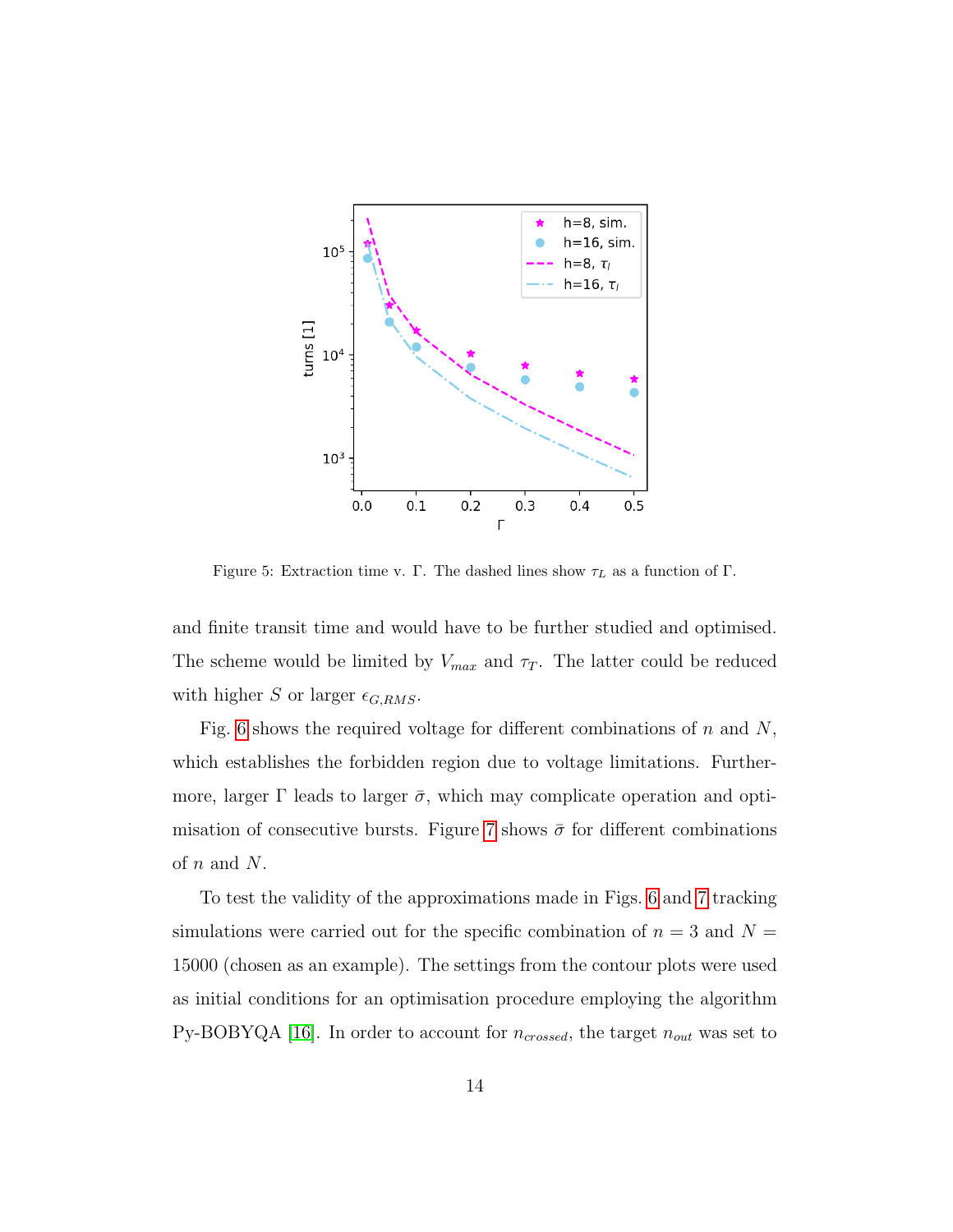<span id="page-14-0"></span>

Figure 6: Dependence of V on n and N for the PS,  $h = 8$ .

<span id="page-14-1"></span>

Figure 7: Dependence of  $\bar{\sigma}$  on n and N for the PS,  $h = 8$ .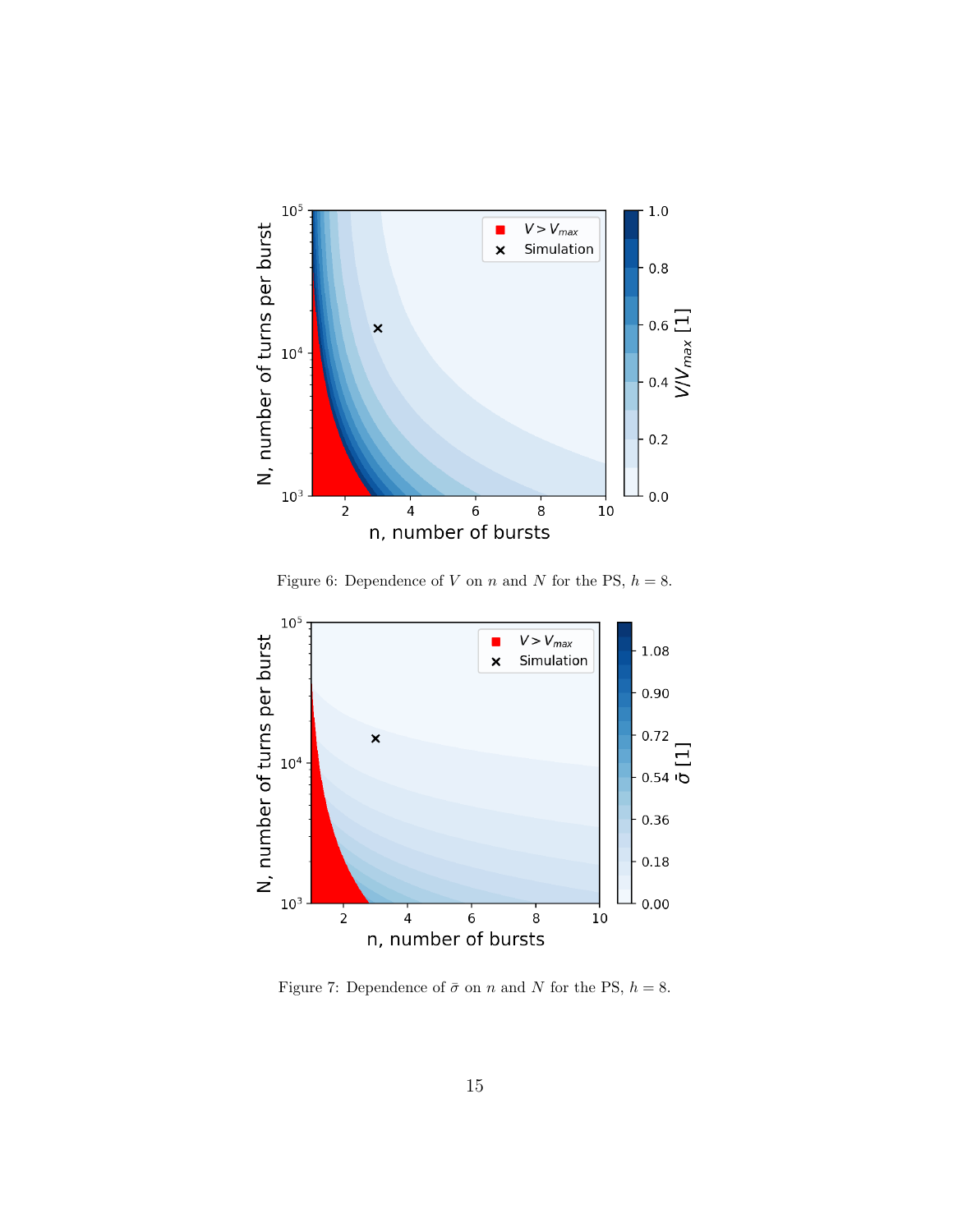$90\%$  of the total intensity. This lead to an initial guess of  $V$  =28 kV,  $\Gamma=0.16$ and an expected blow-up of  $\bar{\sigma} = 0.06$ . The optimiser was allowed to vary V and  $\Gamma$  for each sweep independently. The cost function was specified as,

$$
C = \sqrt{\frac{\sum_{i} (n_{out,i} - 1/3)^2}{(1/3)^2} + \frac{\sum_{i} (N_i - 15000)^2}{15000^2}},
$$

where  $i = 1, 2, 3$  is the sweep number and  $n_{out,i}$  was normalised to 90% of the total intensity. Fig. [8](#page-15-0) shows the instantaneous intensity profiles for both the initial guess and the optimised settings found by the optimiser:  $V = (36, 36, 67)$  kV,  $\Gamma = (0.21, 0.23, 0.24)$ . Fig. [9](#page-16-0) shows the voltage and frequency programs for both schemes.

<span id="page-15-0"></span>

Figure 8: Instantaneous intensity profiles for multiple burst scheme in the PS  $(h = 8)$  with  $n=3$  and  $N=15000.$ 

The simulation was executed fifty times with  $10^3$  particles to test the robustness of the scheme and the results are shown in Fig. [10.](#page-17-0) The initial setting produced longer extraction times than the target for all bursts, which is consistent with Fig. [5;](#page-13-0)  $\tau_L$  consistently underestimates the extraction time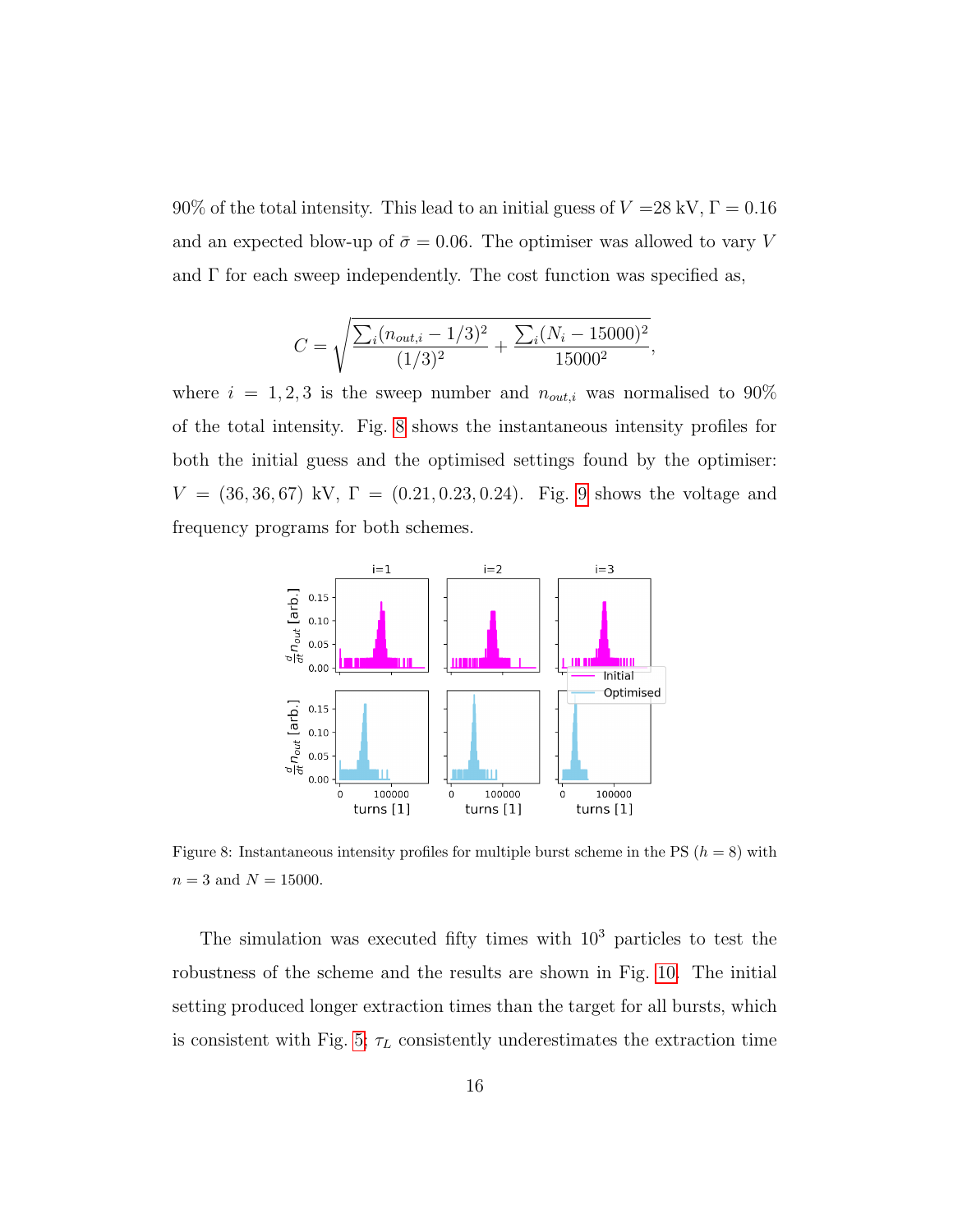<span id="page-16-0"></span>

Figure 9: Voltage (top) and frequency (bottom) programs for multiple burst scheme in the PS  $(h = 8)$  with  $n = 3$  and  $N = 15000$ .

for  $\Gamma > 0.1$ . The optimised settings brought the extraction time down reducing the average relative error in N from 37% to 12%. The average relative error in  $n_{out}$  increased from 5% to 9%, but since the cost function weighs both errors equally this solution is preferred. A different cost function could be more suitable depending on the specific operational requirements. Furthermore, the solution to this cost function is likely to be non-unique and further optimisation could be possible (e.g. by including more sophisticated control on the voltage and frequency programs). This particular implementation is a simple showcase of the flexibility of the scheme.

## 4. Conclusion and Outlook

RF phase displacement acceleration was exploited to provide short bursts of particles from a synchrotron in a scheme that could be attractive for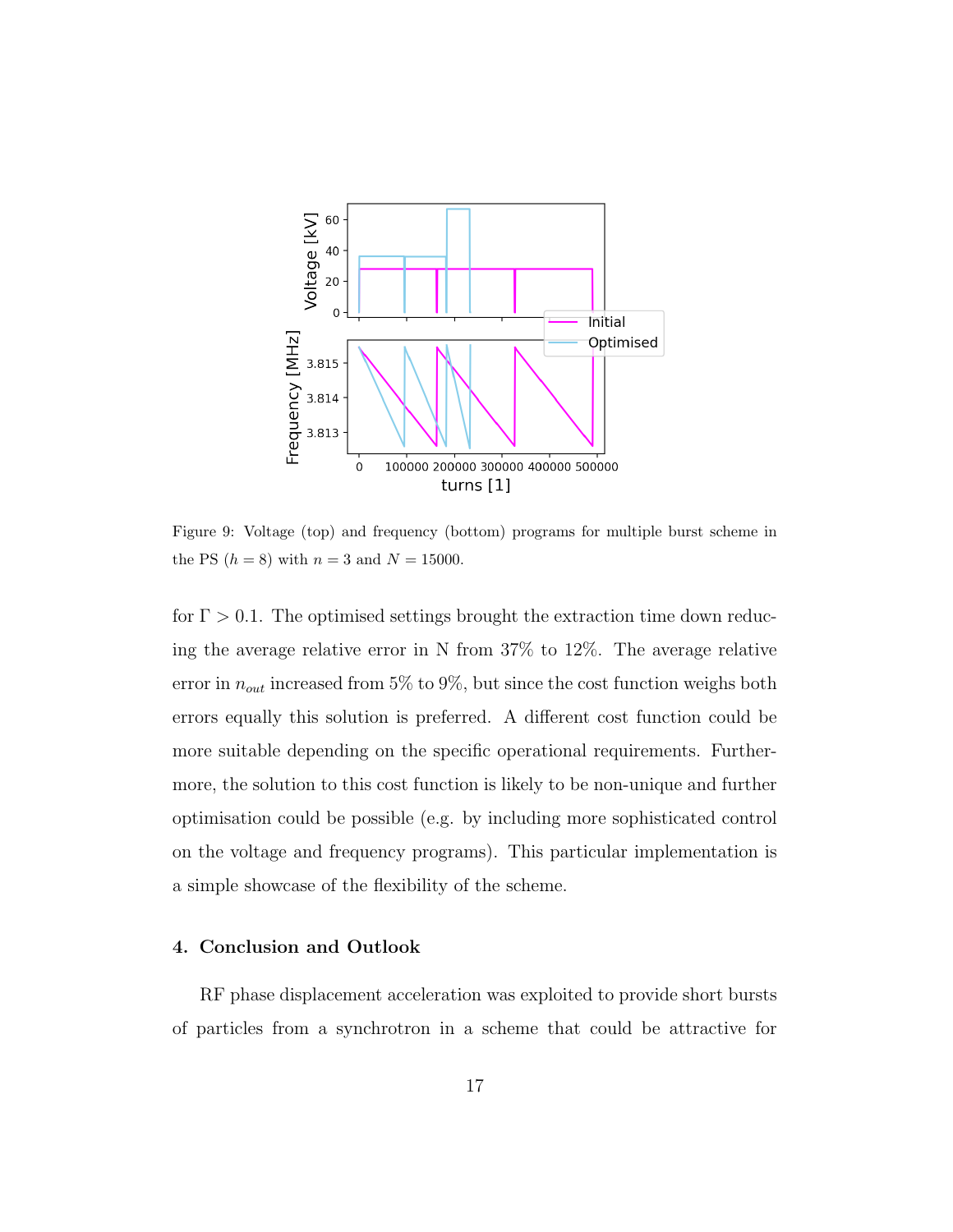<span id="page-17-0"></span>

Figure 10: Extracted intensity per burst (top) and burst turns (bottom) for multiple burst scheme in the PS  $(h = 8)$  with  $n = 3$  and  $N = 15000$ . The dashed lines show target values.

exploitation at existing experimental and medical synchrotrons, with FLASH therapy in mind. Employing a simplified model of the PS, it was shown that 80 - 90% of the total beam intensity could be extracted in a single burst of 20000 - 30000 turns. This corresponds to 40 - 60 ms in the PS and 8 - 12 ms in PIMMS-like machines. Moreover, a few basic parameters were computed to characterise the extraction scheme. The parameters were informative, but simulation showed that dynamic effects ultimately played an important role in the extracted intensity and extraction time. A 3-burst scheme with 15000 turns per burst could be realised in a simulation of the PS with optimised machine parameters. Future work will demonstrate the implementation of the extraction technique with measurements at the PS, whilst exploiting sophisticated optimisation and control tools.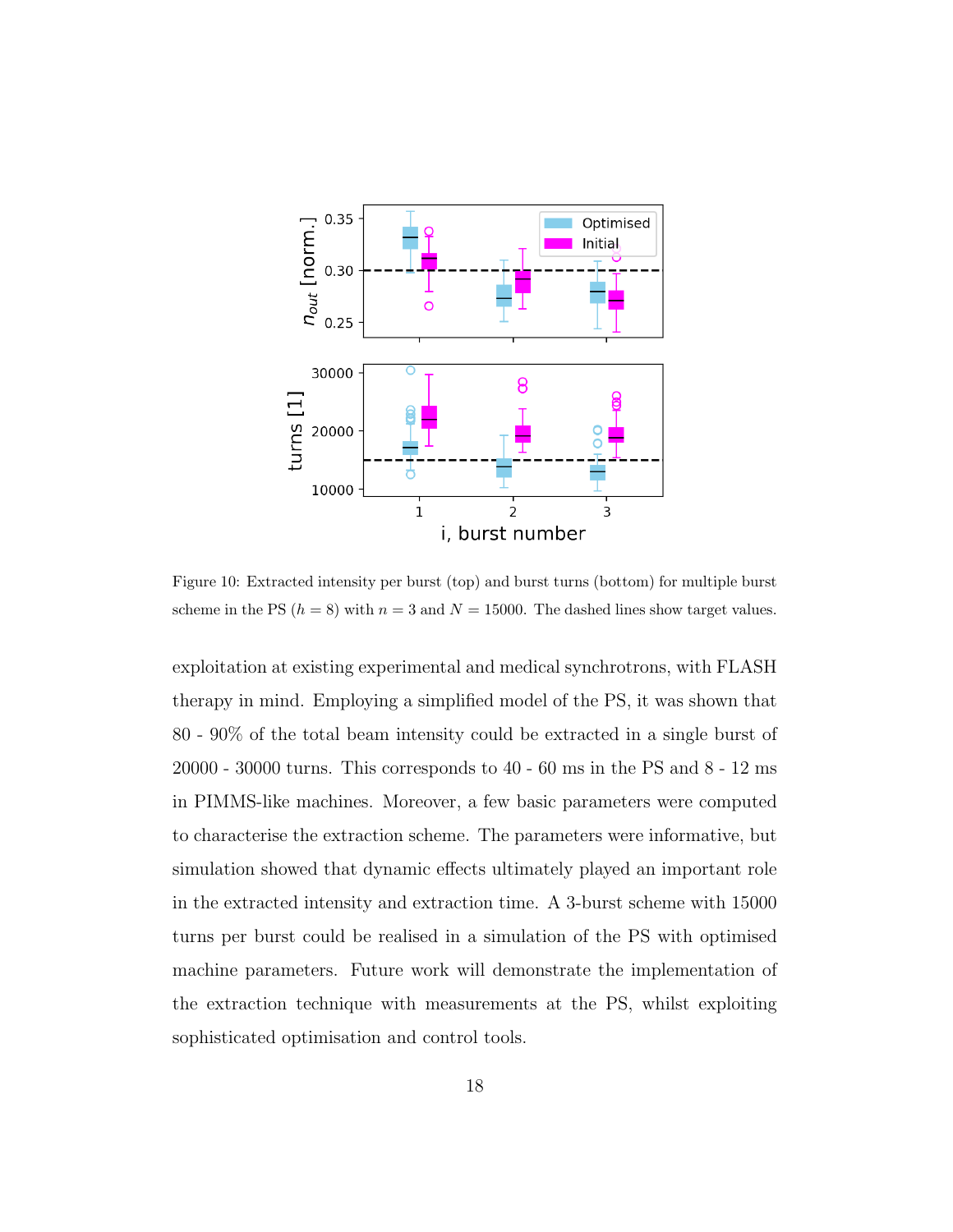## 5. Acknowledgements

This work was supported by the Physics Beyond Colliders (PBC) Study Group. The authors thank PBC for their support. The same gratitude is extended to H. Damerau and M. Vadai from the CERN SY-RF team for the enriching discussions on RF systems. The first author would also like to thank the CERN Accelerator Beam Transfer group for supporting the attendance to the FLASH Radiotherapy & Particle Therapy conference in 2021.

## References

- <span id="page-18-0"></span>[1] M. Pari, Study and development of SPS slow extraction schemes and focusing of secondary particles for the ENUBET monitored neutrino beam, Ph.D. thesis, Università degli studi di Padova (2020).
- <span id="page-18-1"></span>[2] M. C. Vozenin, P. De Fornel, K. Petersson, V. Favaudon, M. Jaccard, J. F. Germond, B. Petit, et al., The advantage of FLASH radiotherapy confirmed in mini-pig and cat-cancer patients, Clinical Cancer Research (2019) 35–42.
- <span id="page-18-2"></span>[3] H. Jolly, S. amd Owen, M. Schippers, C. Welsch, Technical challenges for FLASH proton therapy, Physica Medica 78 (2020) 71–82.
- <span id="page-18-3"></span>[4] L. W. Jones, C. H. Pruett, K. Symon, K. Terwilliger, Comparison of experimental results with the theory of radio-frequency acceleration processes in FFAG accelerators, Proc. International Conference on High-Energy Accelerators and Instrumentation (1959) 58–70.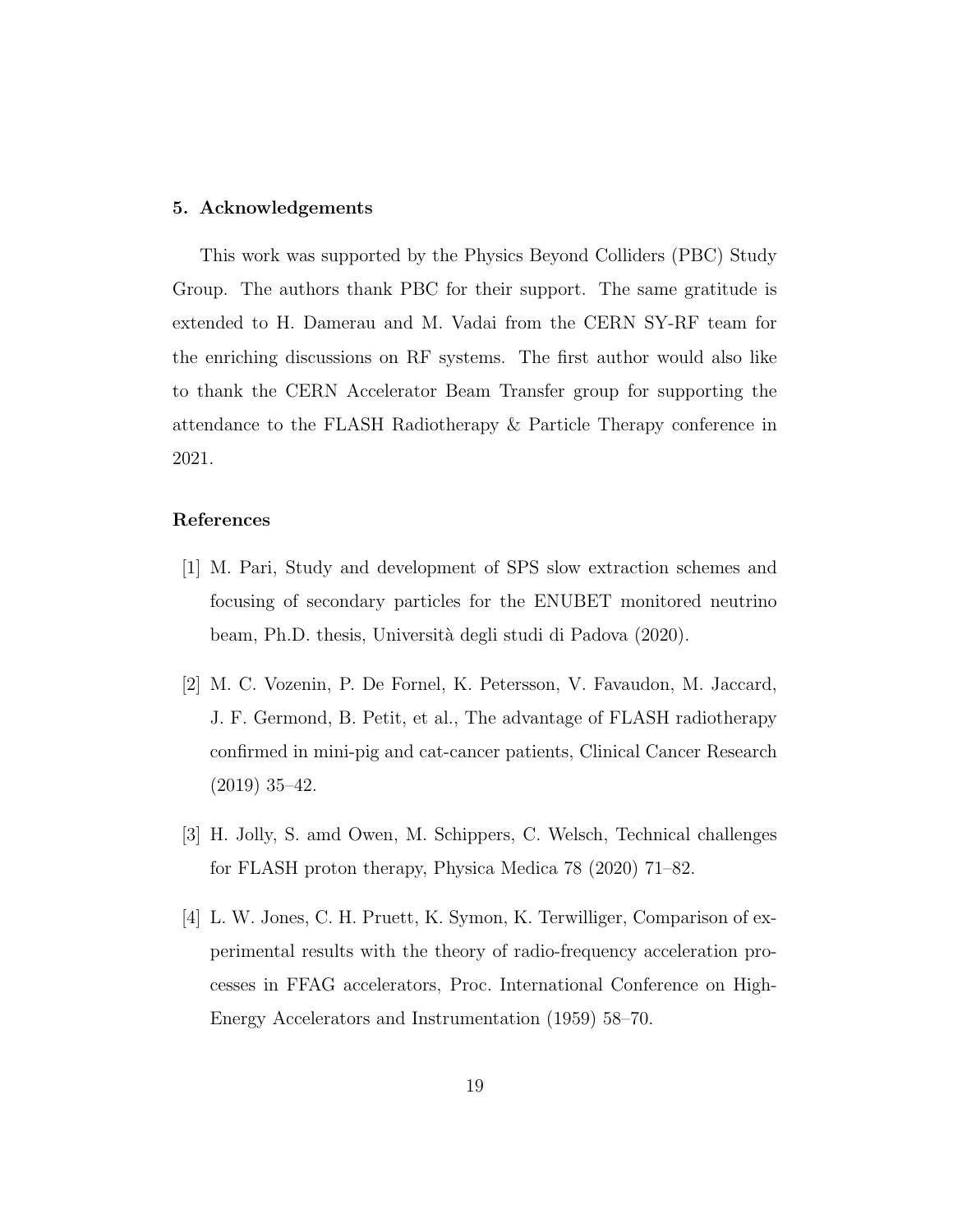- <span id="page-19-0"></span>[5] K. H. Kissler, J. Riche, W. Scandale, G. Schroeder, Fast resonant extraction from the CERN SPS, 8th Particle Accelerator Conference (1979).
- <span id="page-19-1"></span>[6] F. M. Velotti, L. S. Esposito, M. A. Fraser, V. Kain, S. Gilardoni, B. Goddard, M. Pari, J. Prieto, R. Rossi, W. Scandale, L. S. Stoel, F. Galluccio, M. Garattini, Y. Gavrikov, [Septum shadowing by means](https://link.aps.org/doi/10.1103/PhysRevAccelBeams.22.093502) [of a bent crystal to reduce slow extraction beam loss,](https://link.aps.org/doi/10.1103/PhysRevAccelBeams.22.093502) Phys. Rev. Accel. Beams 22 (2019) 093502. [doi:10.1103/PhysRevAccelBeams.22.](https://doi.org/10.1103/PhysRevAccelBeams.22.093502) [093502](https://doi.org/10.1103/PhysRevAccelBeams.22.093502).

URL [https://link.aps.org/doi/10.1103/PhysRevAccelBeams.22.](https://link.aps.org/doi/10.1103/PhysRevAccelBeams.22.093502) [093502](https://link.aps.org/doi/10.1103/PhysRevAccelBeams.22.093502)

<span id="page-19-2"></span>[7] M. A. Fraser, B. Goddard, V. Kain, M. Pari, F. M. Velotti, L. S. Stoel, M. Benedikt, [Demonstration of slow extraction loss reduc](https://link.aps.org/doi/10.1103/PhysRevAccelBeams.22.123501)[tion with the application of octupoles at the cern super proton syn](https://link.aps.org/doi/10.1103/PhysRevAccelBeams.22.123501)[chrotron,](https://link.aps.org/doi/10.1103/PhysRevAccelBeams.22.123501) Phys. Rev. Accel. Beams 22 (2019) 123501. [doi:10.1103/](https://doi.org/10.1103/PhysRevAccelBeams.22.123501) [PhysRevAccelBeams.22.123501](https://doi.org/10.1103/PhysRevAccelBeams.22.123501).

URL [https://link.aps.org/doi/10.1103/PhysRevAccelBeams.22.](https://link.aps.org/doi/10.1103/PhysRevAccelBeams.22.123501) [123501](https://link.aps.org/doi/10.1103/PhysRevAccelBeams.22.123501)

- <span id="page-19-3"></span>[8] K. N. Henrichsen, M. J. de Jonge, Acceleration by phase displacement in the ISR, 9th International Conference on High Energy Accelerators (1974) 390–393.
- <span id="page-19-4"></span>[9] L. Badano, M. Benedikt, P. J. Bryant, M. Crescenti, P. Holy, A. T. Maier, M. Pullia, S. Rossi, P. Knaus, Proton-Ion Medical Machine Study (PIMMS), 1, CERN-TERA Foundation-MedAustron Oncology-2000 Collaboration (1999).